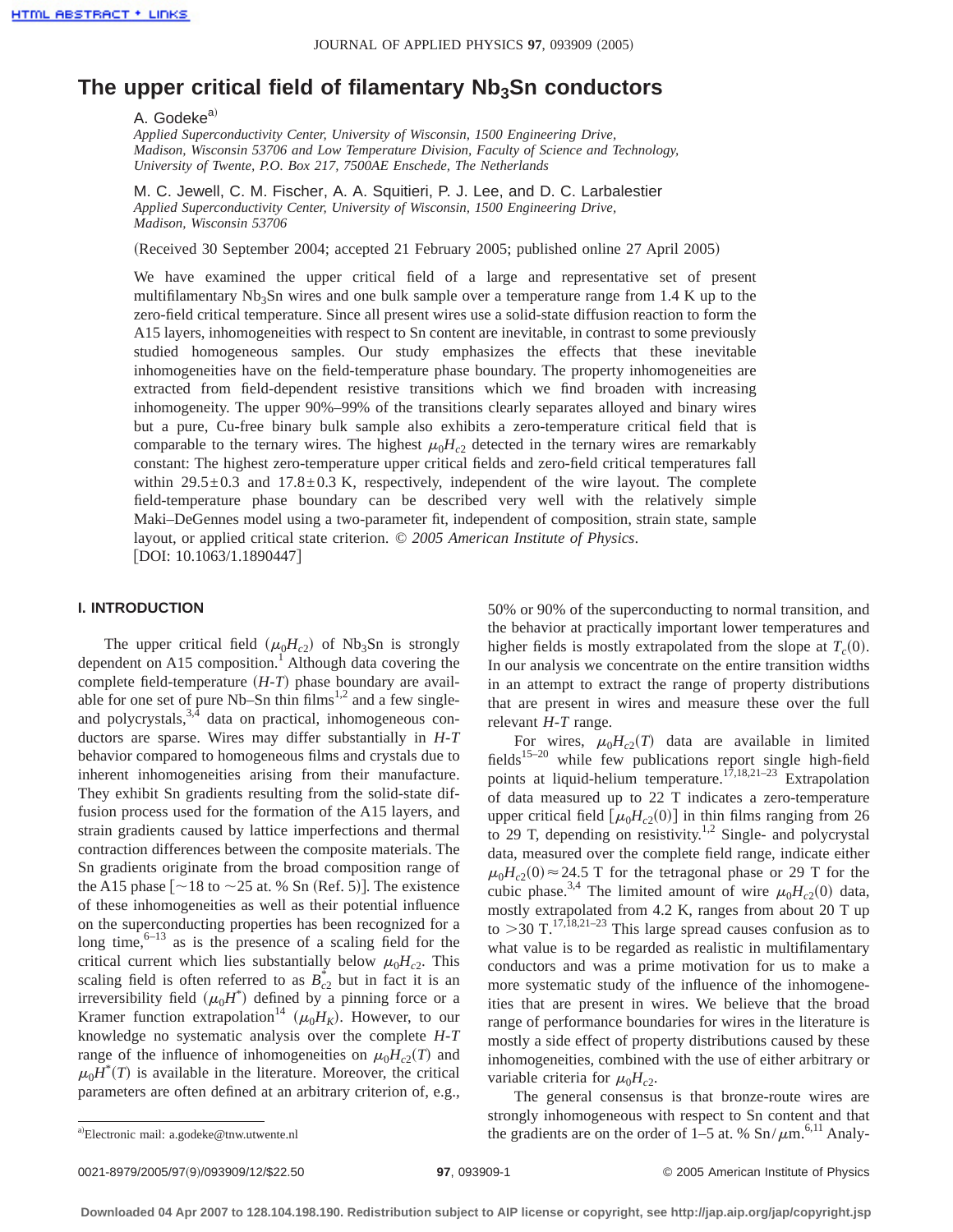sis of inhomogeneities in bronze-route wires are, however, complicated by their very small A15 layer thickness on the order of  $1-2$   $\mu$ m, imperfect circular symmetry, and the fact that the higher  $T_c$  A15 layers surround the lower  $T_c$  regions. The thin layers make accurate measurements of the Sn gradients by electron probe microanalysis impossible, imposing the more complex, more local, and less accurate study by transmission electron microscopy. Analysis of the property distributions by magnetic characterizations are also not possible, since the outer higher  $T_c$  regions magnetically shield the lower  $T_c$  sections.

Over the past decade, a powder-in-tube (PIT) process has become available as an alternative approach to  $Nb<sub>3</sub>Sn$ wire manufacture. The filaments in modern PIT wires<sup>24</sup> are, in contrast to bronze conductors, nearly perfectly cylindrical, contain thick A15 layers on the order of  $5-10 \mu m$  and have the higher  $T_c$  A15 located on the inside, making them magnetically transparent. Initial compositional analysis indicated that they are much more homogeneous with respect to Sn content than bronze wires, exhibiting gradients on the order of 0.35 at. %  $\text{Sn}/\mu\text{m}^{25,26}$  Magnetic [vibrating-sample magnetometer (VSM)] characterizations of these wires up to 14 T have indicated a large separation between  $\mu_0 H_K(T)$  and  $\mu_0H_{c2}(T)$  which was correlated to Sn gradients. The latter were visualized by a reduction of the difference between  $\mu_0 H_K$  and  $\mu_0 H_{c2}$  with increasing reaction times, which are associated with a much stronger rise of  $\mu_0 H_K(T)$  than  $\mu_0 H_{c2}(T)$ <sup>27,28</sup> These initial conclusions have recently been supported via *H*-*T* characterizations on homogeneous bulk materials<sup>29</sup> as well as modeling.<sup>30</sup>

A second important difference between wires and thin films and crystals is the presence of Cu and ternary additions as, e.g., Ta and Ti. Cu is believed to lower the A15 formation temperature $31$  and only to exist at the grain boundaries,  $32$  but its influence on the critical properties is uncertain.<sup>29</sup> The general consensus on ternary additions as Ta and Ti is that they introduce scattering sites, thereby raising the resistivity and thus  $\mu_0 H_{c2}(0)$ .<sup>18,33</sup> These ternary additions may also prevent the formation of tetragonal phases which reduce  $\mu_0 H_{c2}(0)$ .<sup>20,34</sup>

A third characteristic of wires is the presence of residual strain. Macroscopically, the strain dependence on  $\mu_0 H_K(T)$  is well understood in terms of axial strain, $35-37$  or deviatoric strain,<sup>38,39</sup> but its influence on the complete  $H$ -*T* phase transition is still uncertain.40 The large Cu matrix enforces a compressive axial strain on the A15 layers due to the larger contraction of the Cu with respect to the A15. This causes a thermal precompression in the A15 layer which is spatially inhomogeneous.<sup>19</sup>

The combined effects of Sn gradients, the presence of Cu in the A15 layer, the influence of ternary additions, and the presence of strains make it questionable whether the *H*-*T* knowledge, derived from uniform, well-defined laboratory samples, can directly be applied to wires. These considerations stimulated our systematic investigation of the effects of these factors on the *H*-*T* phase transition in inhomogeneous  $Nb<sub>3</sub>Sn$  wire systems.

A secondary advantage of a systematic characterization of the *H*-*T* phase transition in wires is that it also yields a better understanding of the reasonable performance boundaries for the critical current density  $(J_c)$ . Practical scaling relations for  $J_c$  (Refs. 36, 37, and 41–43) depend on the exact behavior of  $\mu_0 H_{c2}(T)$ , but are empirically based and generally rely on Kramer extrapolations of lower-field data. Moreover, the zero-temperature Kramer<sup>14</sup>-extrapolated critical field  $\left[\mu_0 H_K(0)\right]$  often results in values far beyond 30 T.<sup>10</sup> This seems unrealistically high in comparison to actual measured results, which are limited to about 29.5 T for higher resistivity, slightly Sn-poor pure Nb–Sn film.<sup>2</sup>

Expressions for the *H*-*T* phase transition, derived directly from the BCS theory, are readily available in the literature,  $44-52$  and have been applied with success to welldefined laboratory specimens,<sup>1,17,53,54</sup> but most of the  $H$ -*T* data on wires are empirically described.<sup>36,37,41</sup> This leads to continuing discussions in the literature, partly resulting from the use of extrapolated values of  $\mu_0H_{c2}(0)$  without taking into account the inhomogeneous nature of the conductors. Although such empirical relations in principle yield sufficient accuracy for the scaling of  $J_c$ <sup>42</sup> large discrepancies occur between the fitted values for  $\mu_0 H_K(0)$  and  $T_c(0)$  and actual measurements.40 However well justified empirically, this discrepancy clearly needs understanding.

The goal of this paper is threefold. First we would like to understand the behavior of  $\mu_0H_{c2}(T)$  for inhomogeneous conductors independent of extrapolation method. Second, we would like to investigate the influences of compositional inhomogeneities, strain, and the presence of additional elements on  $\mu_0H_{c2}(T)$ . To achieve this, we have selected a sample set that contains variations in manufacturing technique, composition, and strain state. Third, we would like to generalize the results by exploring whether an overall description for the  $\mu_0 H_{c2}(T)$  behavior of Nb<sub>3</sub>Sn is possible, independent of measuring technique, criterion for the critical field, strain, or compositional variation. We do this by investigating the validity of the Maki–DeGennes (MDG) equation, which is the simplest form of the available theoretical descriptions.

The paper is organized as follows. In Sec. II the sample materials are presented and in Sec. III the experimental procedure is explained. In Sec. IV the experimental data are presented. First we show that inhomogeneities can be visualized by electromagnetic characterizations and we concentrate on the effects of inhomogeneity reduction by extended heat treatment times on the full *H*-*T* phase transitions. Second we make comparisons between various conductor types and then we investigate general aspects of the overall *H*-*T* data. In Sec. V we discuss the inhomogeneity effects on  $\mu_0H_{c2}(T)$ , make comparisons between high-field resistive and transport  $J_c$  data, and analyze the validity of the theoretical fits. Our overall conclusions are presented in Sec. VI.

### **II. SELECTED SAMPLE MATERIALS**

In Table I an overview is presented of the selected samples with concise identification, the reaction conditions, fabrication procedure, sample cross section, mounting tech-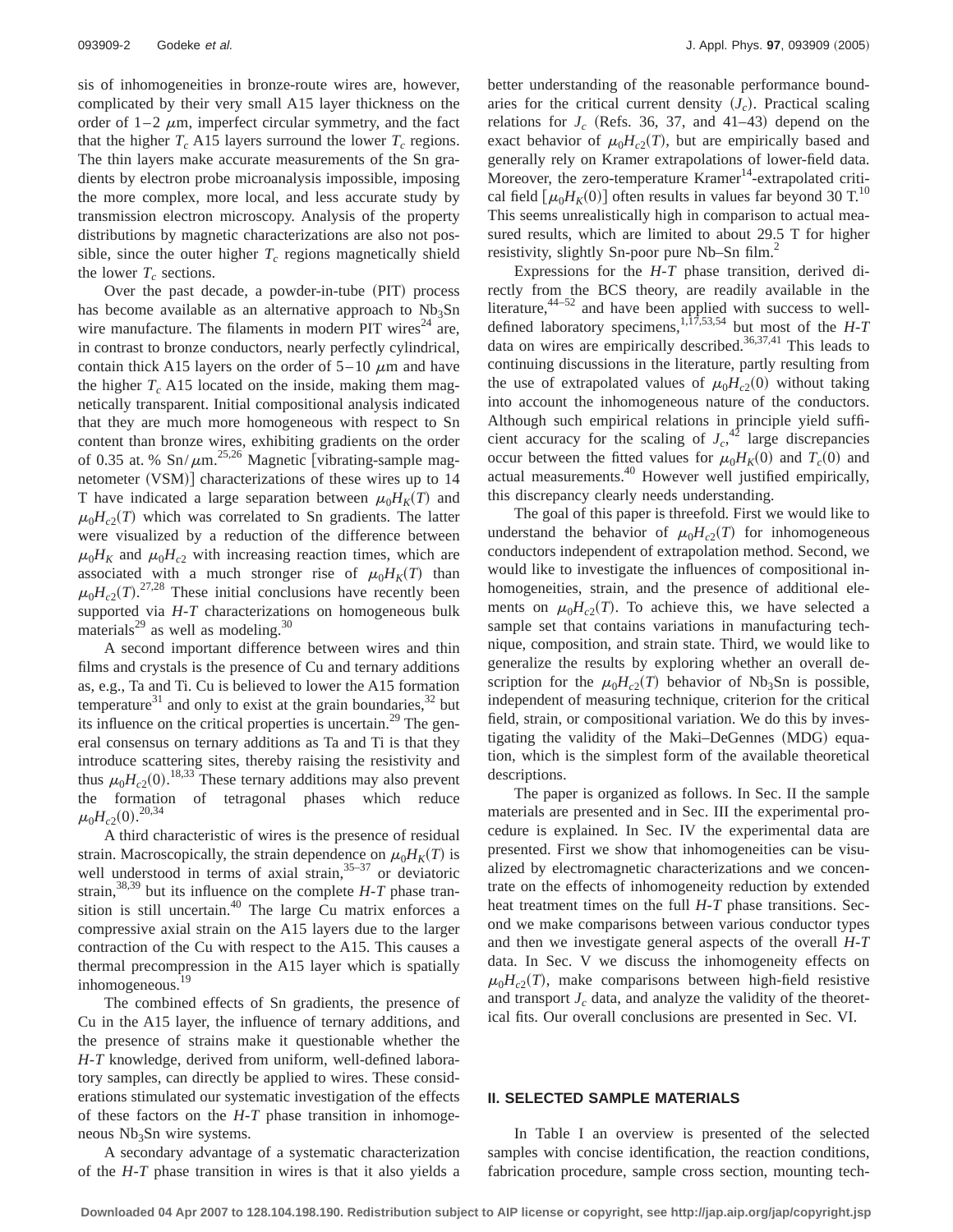TABLE I. Overview of the investigated materials. Depicted are the sample names, a short identification number, the heat treatment for each sample, the wire type, and the way each sample was mounted. The next column gives the additional elements that were present during the formation of the A15 layers. In all the wires, Cu was present close to the A15 formation area. The next column gives the non-Cu critical current density for each wire, either measured in transport or estimated from the magnetization data. The last column gives the non-Cu current density in the samples during the measurement of resistive transitions.

| Sample name                                  | ID          | Heat<br>treatment<br>$({}^{\circ}C)$ | Type              | $\oslash$<br>(mm) | Mounting<br>procedure                                | <b>Additions</b><br>present | $J_{c\ \rm non-Cu}^{\quad \  a}$<br>4.2 K,<br>12 T<br>(A/mm <sup>2</sup> ) | Resistive<br>data<br>$J_{\text{non-Cu}}$<br>(A/mm <sup>2</sup> ) |
|----------------------------------------------|-------------|--------------------------------------|-------------------|-------------------|------------------------------------------------------|-----------------------------|----------------------------------------------------------------------------|------------------------------------------------------------------|
| SMI ternary PIT <sup>b</sup>                 | B34-4 h     | 4 h/675                              | PIT               | 1.0               | GE varnish<br>on Cu                                  | Cu, Ta                      | $\cdots$                                                                   | 0.2                                                              |
| SMI ternary PIT <sup>b</sup>                 | B34-16 h    | 16 h/675                             | PIT               | 1.0               | GE varnish<br>on Cu                                  | Cu, Ta                      | $870^{\circ}$                                                              | 0.2                                                              |
| SMI ternary PIT <sup>b</sup>                 | B34-64 h    | 64 h/675                             | PIT               | 1.0               | GE varnish<br>on Cu and<br>Stycast on<br>$Ti-6Al-4V$ | Cu, Ta                      | 2250                                                                       | 0.2                                                              |
| SMI ternary PIT <sup>b</sup>                 | B34-768 h   | 768 h/675                            | PIT               | 1.0               | GE varnish<br>on Cu                                  | Cu, Ta                      | $2170^{\circ}$                                                             | 0.2                                                              |
| SMI reinforced<br>ternary PIT                | <b>B134</b> | 80 h/675                             | PIT               | 0.6               | Stycast on<br>$Ti-6Al-4V$                            | Cu, Ta                      | 1961                                                                       | 0.6                                                              |
| SMI binary PIT                               | <b>B27</b>  | 128 h/675                            | PIT               | 1.0               | Stycast on<br>$Ti-6Al-4V$                            | Cu                          | $1955^{\circ}$                                                             | 0.2                                                              |
| Vacuumschmelze<br>ternary bronze<br>Furukawa | <b>VAC</b>  | $220 h/570 + 175 h/650$              | <b>Bronze</b>     | 0.8               | Stycast on<br>$Ti-6Al-4V$                            | Cu, Ta                      | 556                                                                        | 0.5                                                              |
| ternary bronze <sup>b</sup>                  | <b>FUR</b>  | 240 h/650                            | <b>Bronze</b>     | 0.8               | Stycast on<br>$Ti-6Al-4V$                            | Cu, Ti                      | 582                                                                        | 0.5                                                              |
| $UW-ASC bulkb$                               | Bulk        | 320 h/1020                           | Bulk,<br>sintered | $0.8 \times 1.4$  | GE varnish<br>on Ti-6Al-4V                           | .                           | .                                                                          | 0.004                                                            |

<sup>a</sup>At a voltage criterion of 10  $\mu$ V/m.

 $^{\circ}$ Samples having a data inconsistency of  $\sim$ 4%.

Estimated from the magnetization data.

nique, alloying additions, the noncopper  $J_c$ , and the noncopper resistive transition measuring current density. Cross sections of the wires are shown in Fig. 1.

The international thermonuclear experimental reactor  $(TER)$ -type Furukawa (FUR) and Vacuumschmelze (VAC) wires were selected because they have been characterized extremely well in transport critical current density in various laboratories during the ITER benchmark tests.<sup>36,55,56</sup> They are representative of ternary conventional bronze-route manufacturing methods, have a relative low  $J_c$ , small filament size, and probably large Sn gradients across the A15 areas. The powder-in-tube conductors from Shape Metal Innovation (SMI) were chosen since, due to their "inside out" design, they are magnetically transparent,  $25,26$  have a relatively large A15 cross section enabling microscopic composition analysis, and are therefore favorable research wires that were already extensively characterized.<sup>27,28</sup> They exhibit close to present record current densities and have, compared to bronze-route wires, less-steep Sn gradients. A binary  $(B27)$  and two ternary versions  $(B34 \text{ and } B134)$  of this wire type were selected. The main difference between the ternary versions is the presence of a Cu–Nb reinforcement tube around the outside of B134, as opposed to the pure Cu matrix used for the regular ternary (and binary) wire. The Cu–Nb reinforcement of B134 results in a slightly more deformation of the outer filaments and a larger compressive A15 strain state. The pure Cu matrix ternary conductor  $(B34)$  was additionally selected for the study of inhomogeneity effects using increased reaction times, which result in increased A15 layer thickness and less-steep Sn gradients.<sup>28</sup> A bulk sample, produced at the University of Wisconsin's Applied Superconductivity Center (UW-ASC), was used to investigate the behavior of pure binary, Cu-free Nb<sub>3</sub>Sn.

The first set of samples is a ternary PIT wire  $(B34)$  that was heat treated for various times at 675 °C. A reaction time of 64 h was recommended by the manufacturer (SMI) to yield optimal  $J_c$ . A specific mounting procedure was applied in an attempt to force the samples into a reproducible, although unknown, strain state after cool down to test temperatures. Four wires were mounted with General Electric varnish onto a copper substrate. One sample, reacted for 64 h, was mounted with Stycast 2850FT on a Ti–6Al–4V substrate of lower thermal contraction than Cu  $(\sim 0.18\%$  versus  $\sim$ 0.35%). Standard *J<sub>c</sub>* barrels were made from Ti–6Al–4V and Stycast was applied to mount the wire rigidly on the barrel as in the ITER benchmark measurements.<sup>42</sup> Intercomparisons of short sample resistive transitions (as used in this paper) and standard  $J_c$  data require the same mounting technique in an attempt to create identical strain states after cool down.

An overview of the ternary PIT wire (B34) and a magnified view of the filaments for reactions varying from 4 to 768 h at 675 °C is shown in the second row of Fig. 1. The wire consists of hexagonal Nb–7.5 wt % Ta tubes, embedded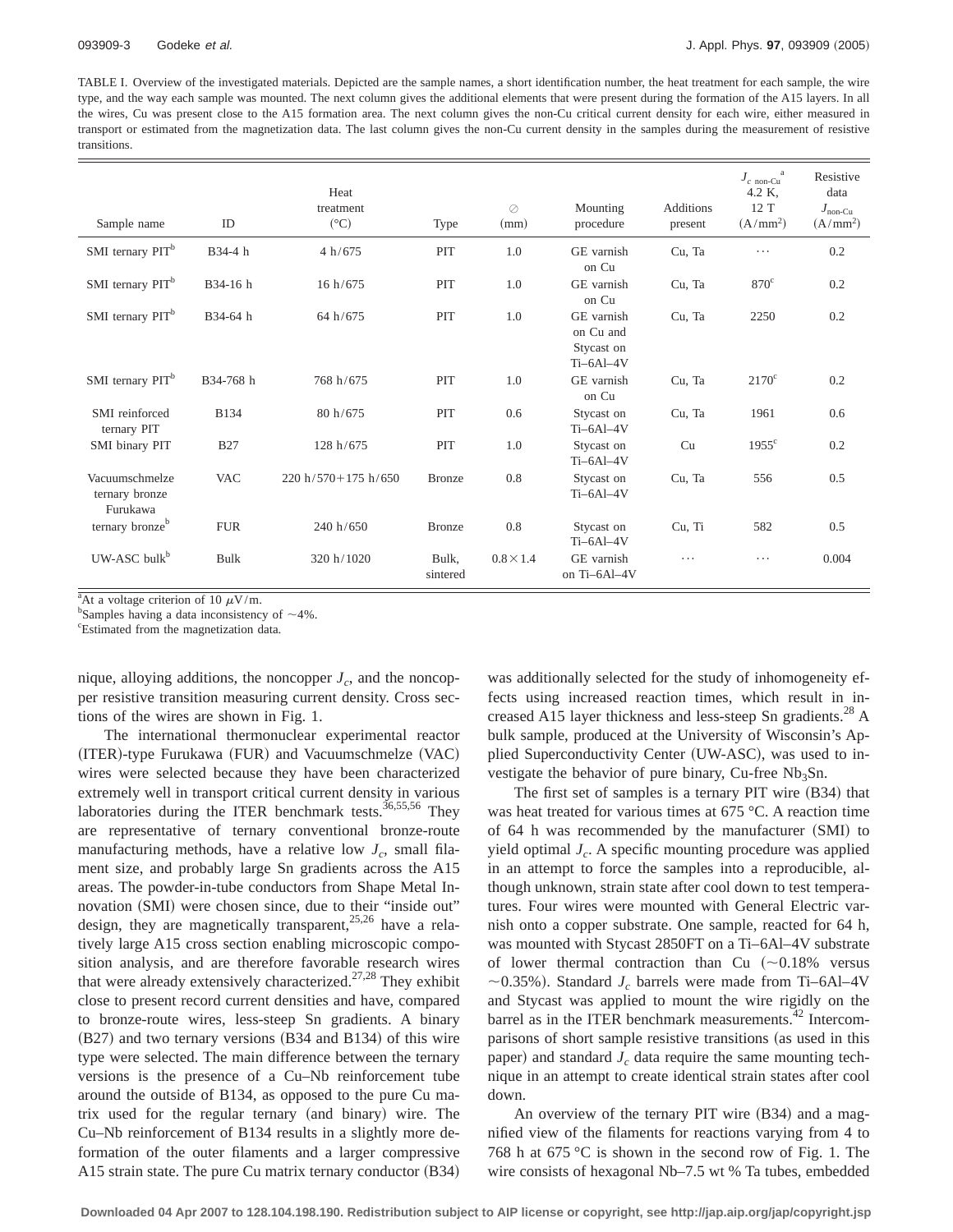

FIG. 1. Field-emission scanning electron microscope (FESEM) cross-section images of the investigated wires. Top section, upper row from left to right: A ternary ITER-type bronze process wire with a Ta diffusion barrier manufactured by Furukawa (FUR) with a close-up of the filamentary region, a ternary ITER-type bronze process wire with a Ta diffusion barrier manufactured by Vacuumschmelze (VAC) with a close-up of the filamentary region, a ternary Powder-in-tube (PIT) wire enclosed by a CuNb reinforcement tube manufactured by Shape Metal Innovation (SMI) plus a close-up of the filamentary region, and a binary PIT wire produced by SMI plus a close-up of the filamentary area. Top section, bottom row from left to right: An overall cross section of a ternary PIT wire produced by SMI plus close-ups of the filamentary area for reactions of 4, 16, 64, and 768 h at 675 °C, respectively, indicating the progression of the A15 layer growth vs time. In the additional single filament close-up for the 4-h reaction an initial  $Nb_6Sn_5$  phase is visible in between the core region and the formed Nb<sub>3</sub>Sn. Bottom section: Close-ups on the A15 regions in the two bronze wires and in the binary and ternary (64 h-675 °C) PIT conductors. The Sn sources in these close-ups are located at the right side of the A15 layers. More detailed conductor specifications and heat treatment data can be found in Table I.

in a pure Cu matrix. The tubes are filled with powder, consisting of a Sn-rich Nb–Sn intermetallic combined with Sn and Cu which acts as the Sn source for the solid-state diffusion reaction. To the right of the overall cross sections are enlarged filament sections for 4-, 16-, 64-, and 768-h reactions at 675 °C. The A15 formation (light gray) progresses with increased reaction time. The inset for the 4-h cross section shows two phases that are present at the core-A15 interface in the initial stage of the reaction. The light gray region around the core is  $Nb<sub>6</sub>Sn<sub>5</sub>$  and the darker gray shell around this is A15. At 16 h the  $Nb<sub>6</sub>Sn<sub>5</sub>$  has disappeared. The bottom row of Fig. 1 shows a magnified view across the whole A15 layer in the ternary PIT wire reacted for 64 h at 675 °C. The core is located to the right and the  $Nb(Ta)$  tube to the left. Large,  $1-2$ - $\mu$ m diameter A15 grains arising from conversion of the initial  $Nb<sub>6</sub>Sn<sub>5</sub>$  are found next to the core and are not believed to contribute to  $J_c$ . The large central region is finegrain A15 with an average grain size of about 140 nm. Similar thick, fine-grain A15 layers have been observed in high *J<sub>c</sub>* Oxford Instruments Superconducting Technology internal Sn strand material,<sup>57</sup> which also has an abundant Sn source in the core. Columnar grains are found in the last  $\sim$  1  $\mu$ m before the  $Nb(Ta)$  tube. A possible cause of the columnar grains is their low Sn content. Thermodynamics dictates that a portion of the A15 layer must be Sn poor. We also noted that the 768-h reaction extent was not much greater than after the 64-h heat treatment, suggesting that the reaction quickly tends to exhaustion.

The second sample type in Table I is also a ternary PIT wire manufactured by SMI  $(B134)$  which is similar in build to B34 but in this case with a Cu–Nb reinforcement tube surrounding the Cu matrix. It can be expected that the reinforcement results in a larger thermal precompression in the A15 from reaction temperature down to room temperature caused by the higher strength of the Cu–Nb as compared to a pure Cu matrix. The third cross section in the top row of Fig.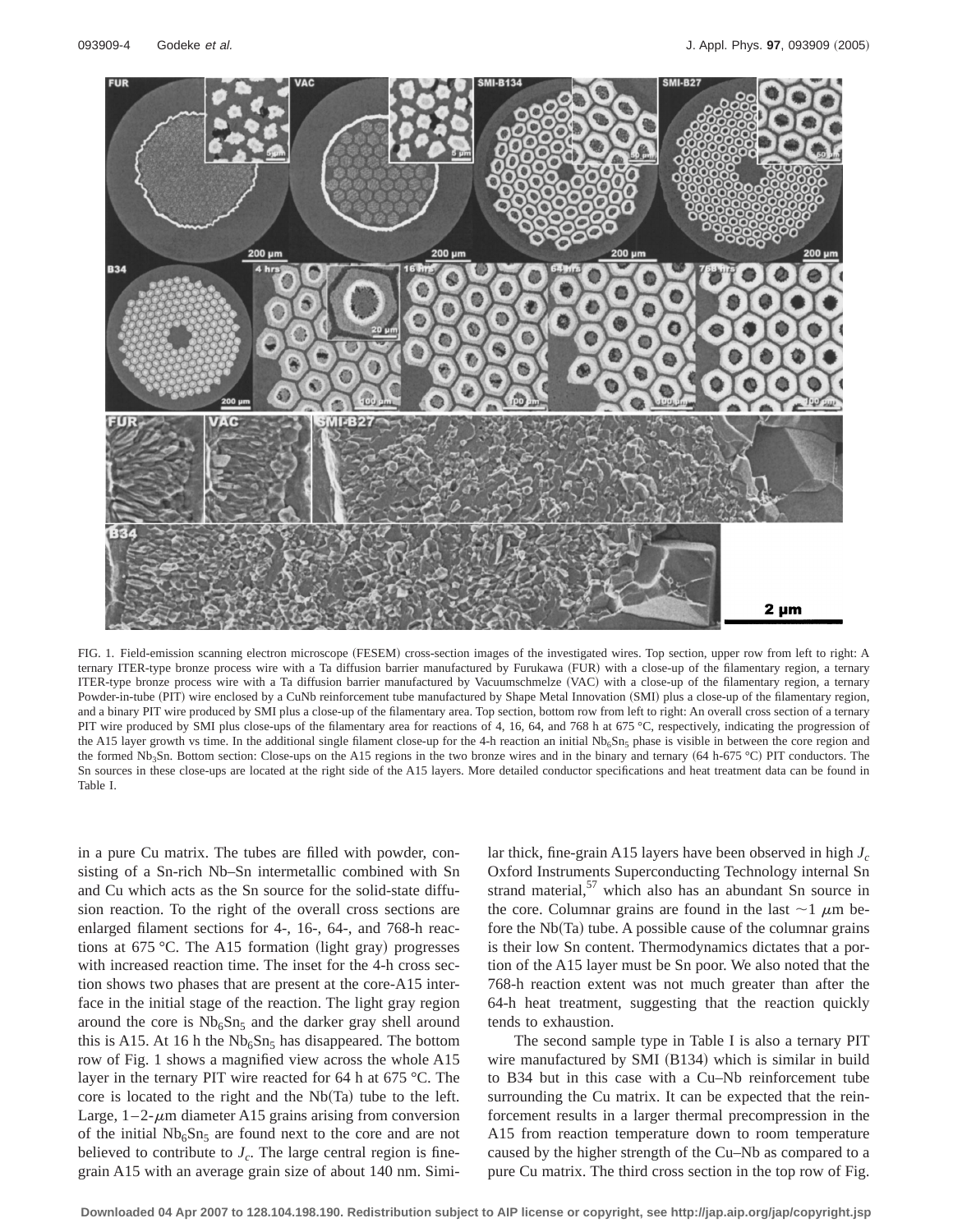1 shows that the Cu–Nb reinforcement results in additional deformation of the outer filaments as compared to the notreinforced PIT wires.

The next sample in Table I is a binary PIT wire  $(B27)$ , again manufactured by SMI. The only difference from the ternary PIT  $(B34)$  wire according to the manufacturer is the use of pure Nb tubes. This wire was heat treated beyond the manufacturer's recommended time which was 47 h at 675 °C since earlier magnetic characterizations on this wire indicated that a longer reaction of 128 h yields slightly improved properties.<sup>28</sup> The top right picture in Fig. 1 shows the overall cross section, while the A15 layer is shown in the lower part for B27, again with the Sn source located at the right side. Large-grain A15 is visible at the core interface as in the ternary version of this wire. The remainder of the A15 layer is comparable to the central region of the ternary wire, i.e., fine-grain  $(\sim 140 \text{ nm})$  A15 but the columnar grains at the Nb tube/A15 interface are less pronounced.

The Vacuumschmelze wire was heat treated with the manufacturer's recommended reaction. This bronze-route wire uses Nb–7.5 wt % Ta rods that are embedded in a Snrich bronze matrix that is in its turn surrounded by a Ta diffusion barrier and embedded in a Cu matrix. It is visible in the second cross section from Fig. 1 that the Nb rods are bundled into subelements. In the inset  $\sim$  5- $\mu$ m filaments are shown with the light gray areas representing the A15. The voids might be caused through Sn depletions in the bronze or possible polishing side effects. The A15 layer cross section in the bottom part of Fig. 1, which has the bronze located to the right, shows that columnar grains are formed over a large area on the  $A15/Nb(Ta)$  interface side. A much smaller finegrain equiaxed (high Sn) region which is only about two to three grains thick is visible at the bronze interface. A much lower Sn diffusion rate is characteristic of bronze wires as compared to the PIT wires.

The Furukawa bronze-route wire was also heat treated with the manufacturer's recommended reaction. This wire is constructed with Nb rods embedded in a Ti-containing Snrich bronze. The bronze is surrounded with a Ta diffusion barrier outside of which is pure Cu. From the upper left cross section in Fig. 1 it can be seen that the single stack of filaments are more evenly distributed than in the Vacuumschmelze sub-bundles. Voids are present in the bronze after reaction. The upper left picture in the bottom part of Fig. 1 shows a  $\sim$ 1.5- $\mu$ m-thick A15 layer consisting mainly of columnar grains and an equiaxed layer that appears to be only about one grain thick at the A15/bronze interface located at the right side.

The nominally 24.4 at. % Sn bulk sample was cut into a needle for resistive characterization and mounted with GE varnish on Cu. It was not fully equilibrated and exhibits therefore three-dimensional inhomogeneities in contrast to the wire samples, which show mainly radial Sn gradients. Cross sections of this not-equilibrated sample show local A15 areas that are stoichiometric, as well as others low in Sn.29 This inhomogeneous A15 distribution results in the measuring current sampling a greater range of A15 Sn compositions than in the wires which are longitudinally rather homogeneous, although radially inhomogeneous. The sample

is a cutout from a larger bulk section, produced by hot isostatic pressing (HIP). Field-emission scanning electron microscopy (FESEM) analysis, more details on the production, as well as more extensive characterization on a larger bulk sample set, were published earlier. $29$ 

### **III. EXPERIMENTAL PROCEDURE**

### **A. Resistive characterizations**

The majority of the *H*-*T* investigations in this paper were performed by resistive characterizations at constant temperature and ramping field. Data for fields ranging from 12 to 30 T were taken at the National High Magnetic Field Laboratory (NHMFL), Tallahassee, FL using a resistive high-field magnet while data up to 15 T were obtained using a superconducting solenoid at the UW-ASC. The resistive technique was chosen since this method is easy to set up at the NHMFL and is consistent with our earlier transport  $J_c$  characterizations. A disadvantage is that only part of the full property distributions is detected in this way, due to relatively low excitation current densities. A second disadvantage is that the normal-state signal of the wires typically was only on the order of 200 nV at zero field, whereas the background noise in the high-field resistive magnet area was typically on the order of 50–150 nV. The strong magnetoresistance of the Cu matrix of the wires fortunately delivered an enhancement factor of 4–10 in signal at high field. A nice advantage of the resistive technique is that it is possible to characterize multiple samples at once, saving valuable highfield magnet time. The wire sections in the small current resistive measurements were about 8 mm long with a voltage tap separation of 1–3 mm and current taps at both ends. The dimensions of the bulk needle sample were  $7.75 \times 1.42$  $\times$  0.80 mm<sup>3</sup>. Samples were mounted on a strain-fixing substrate, according to Table I. The resistive measurements were performed at a small current (generally  $0.2-0.6$  A/mm<sup>2</sup>, see Table I), constant temperature, and a swept field  $d\mu_0H/dt$  $=10$  mT/s. Typical variations in temperature during a constant temperature sweep ranged from  $\pm$ 5 mK in the best case to  $\pm 50$  mK in the worst case. The low current, constant field, and swept temperature  $(dT/dt=3 \text{ mK/s})$  measurements were confirmed to deliver the same  $\mu_0H_{c2}(T)$  data as the swept field characterizations. A detailed description of the technique has been published elsewhere.<sup>40</sup>

A systematic inconsistency of  $\sim$ 4% exists between the NHMFL and UW-ASC data sets for the variable reaction ternary wires  $(B34)$ , the Furukawa wire, and the bulk sample, as indicated in Table I. Temperature measurements in both institutes were confirmed to be correct and the same probe is used in both systems. The magnets in both institutes were recalibrated but no errors were detected. The Furukawa sample has been remeasured in a different resistive magnet over the full temperature range. These results average out the jump that was initially visible between the separate low- and high-field data sets. An error source could also be that the strain changes with thermal cycling, despite the attempts to force the samples into a reproducible strain state. An axial strain difference of  $\sim 0.06\%$  could result in the observed  $\sim$ 4% inconsistency.<sup>36</sup> No corrections are made on the data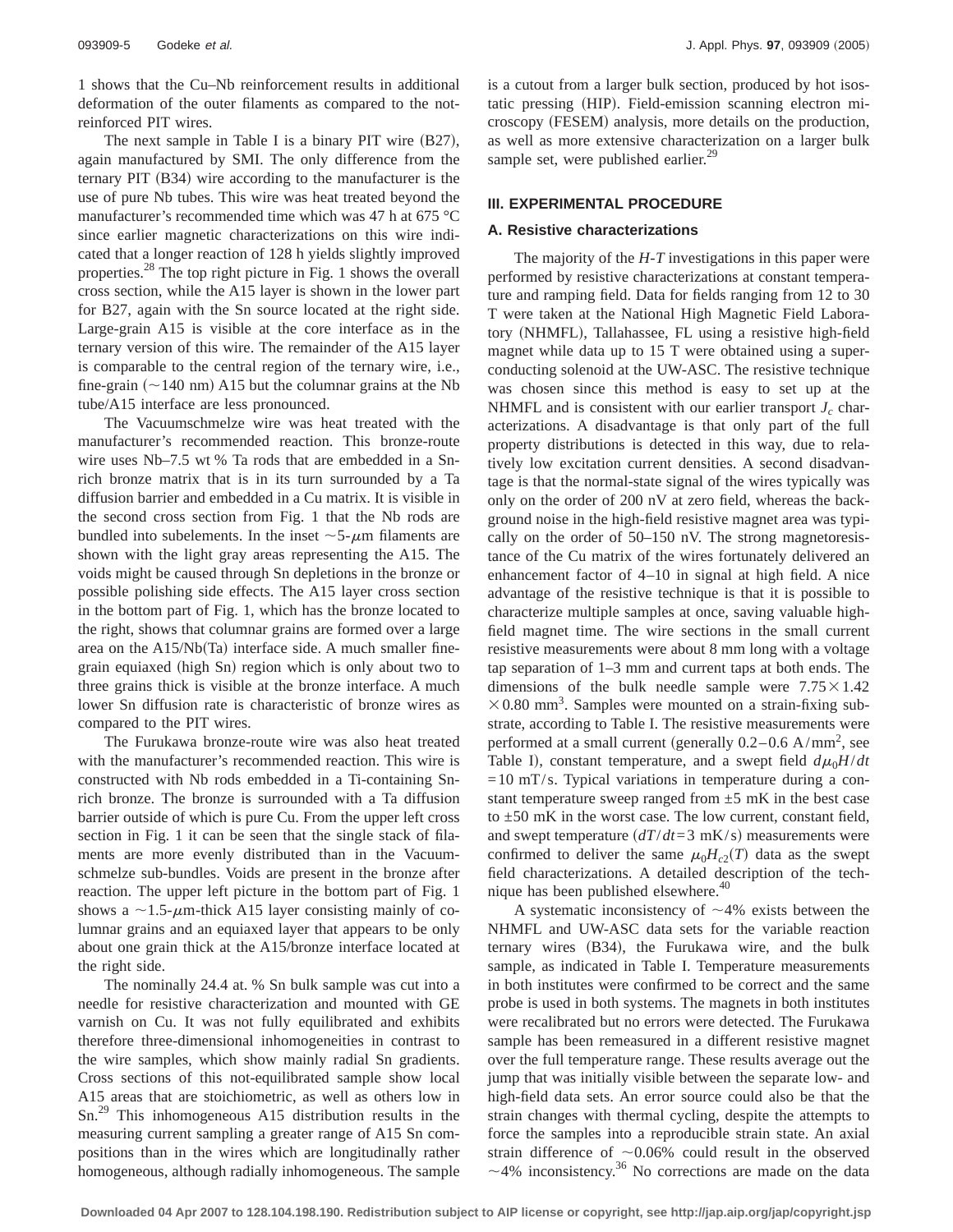

FIG. 2. Representative resistive transitions for the ternary PIT wire (B34) as measured at the UW-ASC (open symbols) and the NMHFL (closed symbols). The upper envelope line represents an overall polynomial fit of the magnetoresistance and the thin lines represent exponential fits to individual transitions using Eq.  $(1)$  to overcome the noise that is present in the highfield data. Intersections can be made at various percentages of the normalstate resistivity, as indicated by the 10%, 50%, and 90% lines to arrive at different criteria for  $\mu_0H_{c2}$ .

since no unambiguous error source could be found and the data should therefore be regarded to be reliable within  $\sim\pm2\%$ .

#### **B. Data reduction techniques**

A typical set of resistively measured transitions is shown in Fig. 2 for a ternary PIT wire  $(B34)$  reacted for 64 h at 675 °C. The measured transitions are fitted by a shifted and normalized tangent hyperbolic function multiplied by a polynomial term which describes the magnetoresistance:<sup>4</sup>

$$
\rho(\mu_0 H) = \frac{\exp\left[4e\left(\frac{\mu_0 H - \mu_0 H_{1/2}}{\mu_0 H_W}\right)\right]}{\exp\left[4e\left(\frac{\mu_0 H - \mu_0 H_{1/2}}{\mu_0 H_W}\right)\right] + 1} \times \left[\frac{\rho(0) + C_1 \mu_0 H + C_2(\mu_0 H)^2}{1 + C_3 \mu_0 H}\right],
$$
\n(1)

where  $C_{1-3}$  are constants and  $\mu_0H_{1/2}$  and  $\mu_0H_W$  represent the applied magnetic-field value at half the transition height and the transition width, respectively. This equation yields excellent fits to the data, as can be seen in Fig. 2. The fit works as a low-pass filter, especially for the high-field noise. Critical fields at various criteria (e.g.,  $10\%$ ,  $50\%$ , and  $90\%$  normal state) can easily be obtained from the fits.

The excitation current dependence of the width of transitions was investigated with respect to  $\rho(T)|_{H=0}$  transitions in an earlier publication.<sup>40</sup> It was found that the width of the  $\rho(T)|_{H=0}$  transition broadens with increased excitation current, but that the upper shelf (i.e., above  $\sim$ 90% normal state) is independent of excitation current density. It is assumed that this observation holds for the present  $\rho(\mu_0H)|_T$  characterizations, since a higher excitation current density results in the detection of a larger property distribution as more of the lower  $\mu_0H_{c2}$  A15 is probed. This means that a resistive transition only samples a small fraction of the A15. The majority of the detected property distributions lie between 10% and 90% normal state, as indicated in Fig. 2. The upper shelves of the transitions (i.e.,  $90\% - 99\%$ ) are interesting since they represent the highest  $\mu_0H_{c2}$  A15 sections that are detected in the samples. Magnetic characterizations on similar samples have indicated that magnetically determined  $\mu_0H_{c2}(T)$ , using the onset of superconducting behavior as a criterion, approximately correspond to the onset of superconductivity (i.e., a 99% normal-state criterion) in the resistive transitions.<sup>28,58</sup> The low noise threshold of our superconducting-magnet measurements (up to  $15$  T) allows the use of any transition criterion but the higher noise levels of the Bitter magnets used at high fields call into question the validity of transition criteria above 90%. A criterion of 99% at high field can, however, be found by extrapolation of the resistivity fit of the unambiguous data from  $\sim$ 10% to  $\sim$ 90%  $\rho_{Tc}$ . Assuming similar transition widths in lower- and higher field enabled data for the full  $\mu_0H_{c2}(T)$  transition to be extracted.

An overall fit of the resulting *H*-*T* data sets was used to extract  $\mu_0H_{c2}(0)$  and  $T_c(0)$  from the data points at finite temperature and field. The measured  $\mu_0H_{c2}(T)$  phase boundaries were least-squares fitted with the Maki–DeGennes<sup>44-47</sup> description:40

$$
\ln\left[\frac{T}{T_c(0)}\right] = \psi\left(\frac{1}{2}\right) - \psi\left[\frac{1}{2} + \frac{\hbar D\mu_0 H_{c2}(T)}{2\phi_0 k_B T}\right].
$$
 (2)

The function uses only two fitting parameters, namely,  $T_c(0)$ and the diffusion constant of the normal conducting electrons *D*. The other parameters are the reduced Planck constant  $(h)$ , the magnetic-flux quantum  $(\phi_0)$ , and the Boltzmann constant  $(k_B)$ . Although fuller characterization of paramagnetic limitation and spin-orbit scattering effects, as well as strong coupling corrections and nonspherical Fermi surfaces, is provided by Werthamer and co-workers,  $48-52$  we did not find that this added any additional insight into our data on inhomogeneous  $Nb<sub>3</sub>Sn$  conductors.

## **IV. RESULTS**

## **A. Magnetic tests of inhomogeneity in variably reacted wire**

The ternary PIT wires  $(B34)$  with 4-, 16-, 64-, and 768-h reactions at 675 °C were investigated by superconducting quantum interference device (SQUID) magnetization measurements.<sup>28</sup> The resulting normalized magnetic moments as a function of temperature at an applied field of 5 mT are shown in Fig. 3. At 5 K full flux exclusion can be observed. Around 8.5 K the initial transition occurs for the 4-, 16-, and 64-h reactions. The first transition in the 768-h heat treatment lies substantially lower, starting at 7 K and ending at 8.1 K. The main A15 transitions occur between 14 and 18 K. The steady progress of the reaction is clearly visible. The increased signal amplitude for longer times indicates an increase in A15 quantity, in agreement with the SEM observations. The Sn enrichment (or A15 quality improvement) is visualized by the shift of the transitions to higher temperatures, combined with a reduction of the tran-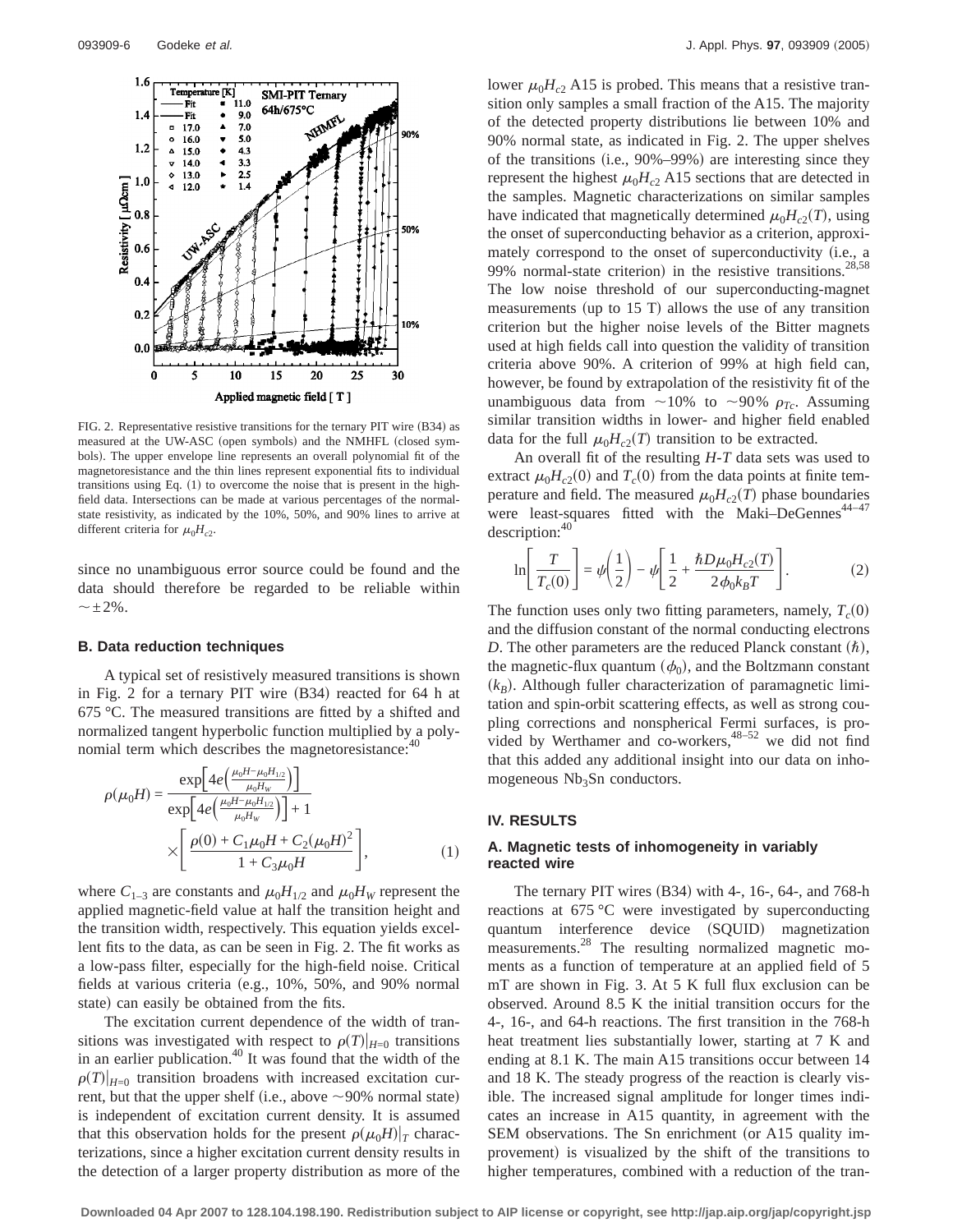

FIG. 3. SQUID magnetometer data on ternary PIT (B34) wires after 4, 16, 64, and 768 h at 675 °C taken by Fischer (see Ref. 28). The magnetic moment vs temperature was obtained through zero-field cooling of the samples to 5 K, application of a 5-mT field parallel to the wire axis to introduce shielding currents, and raising the temperature while registering the magnetic moment. The lines depict intersections at 10%, 50%, and 90% normal state for the 768-h sample where 0% is defined at the lower end of the A15 transition, depicted by the bold line. These lines represent criteria that can be used to derive  $T_c$ (5 mT).

sition widths. It is notable that extension of the reaction from 64 to 768 h slightly increases the upper  $T_c$ , while barely enhancing the signal magnitude at  $T=10$  K. However, a depression of the "Nb" transition to  $\sim$  7.5 K indicates some penetration of the A15 layer through the Nb which makes low- $T_c$  A15 phases visible.

The lines at 0%, 10%, 50%, and 90% in Fig. 3 represent intersections that can be made on the 768-h A15 transition. The bold line is an extrapolation of a least-squares fit on the data points between 10 and 14 K defining a 0% normal state for the A15 transitions. The intersections were derived in a similar way for the 4-, 6-, and 64-h reactions. The 10% and 90% normal-state intersections on the A15 transitions above 10 K were used to define  $T_c$ -10% (5 mT) and  $T_c$ -90% (5 mT) for plotting in Fig. 5.

## **B. Resistive visualization of inhomogeneity reduction via elongated reactions**

To expand the inhomogeneity investigations on the ternary PIT (B34) wire to the whole  $H$ - $T$  range, we switched to the resistive characterization of the  $\mu_0H_{c2}$  transition, as shown in Fig. 4 and summarized in Table II, where the points represent the 1%, 10%, 50%, 90%, and 99% normal-state resistance fits to Eq.  $(1)$ . The lines are MDG fits to Eq.  $(2)$ , using  $T_c(0)$  and *D* as free parameters. The majority  $\sim 50\%$ ) of the detected property distributions are present between the 10% and 90% normal-state points. The UW–NHMFL data inconsistency mentioned earlier is visible around  $T=11-12$  K, causing deviations from the overall  $\mu_0H_{c2}(T)$  fits at  $T=12-17$  K.

It can be seen that the  $\mu_0H_{c2}(0)$  transition width reduces from 1.2 to 0.5 T as the reaction increases from 4 to 768 h at 675 °C. The better A15 sections  $\left[\mu_0H_{c2}(90\%) \right]$  increase by 1.4 T, from 28.1 to 29.5 T. The lesser A15 sections  $\left[\mu_0H_{c2}(10\%) \right]$  in contrast increase by 2.0 T, from 27.0 to 29.0 T, and their stronger rise in comparison with  $\mu_0H_{c2}(90\%)$  is the origin of the transition width reduction with increasing reaction time. The majority of the reduction occurs between 16 and 64 h. The width reduction effect on  $T_c(0)$  is less pronounced but still visible, changing from 0.4 to 0.2 K minimum  $(10\% - 90\%)$ . The best A15 sections detected (99%) rise by  $\sim 3\%$  in  $\mu_0 H_{c2}(0)$  from 4 to 768 h, whereas the lower transition (1%) rises  $\sim$  10%. The extremes in  $T_c(0)$  change by  $\sim$ 3% for the best detected sections and  $\sim$ 4% for the lower transition. Optimum critical current den-



FIG. 4. Reduction of the property gradients via extended heat treatment visualized via resistive *H*-*T* data on SMI ternary (B34) wire. The points in these plots were derived from the resistivity fits on the data and the lines were calculated with the MDG description. The 1% and 99% lines are used to quantify the extremes of the measured transitions. The main part of the detected property distribution occurs between 10% and 90%. Clearly visible is the reduction of the  $\mu_0 H_{c2}(0)$  transition width (10%–90%) with increasing heat treatment time from 1.2 to 0.5 T. The best A15 sections that are detected  $\left[\mu_0 H_{c2}(0)$ -99% g only increase by  $\sim$ 3%, but the lower end of the detected property distribution ( $\left[\mu_0H_{c2}(0)-1\% \right]$ ) increases by  $\sim$ 10%. The reduction of the detected  $T_c(0)$  width, as derived from the MDG fits, is less obvious but still present, resulting in a width  $(10\% - 90\%)$  reduction from 0.4 to 0.3 K.

**Downloaded 04 Apr 2007 to 128.104.198.190. Redistribution subject to AIP license or copyright, see http://jap.aip.org/jap/copyright.jsp**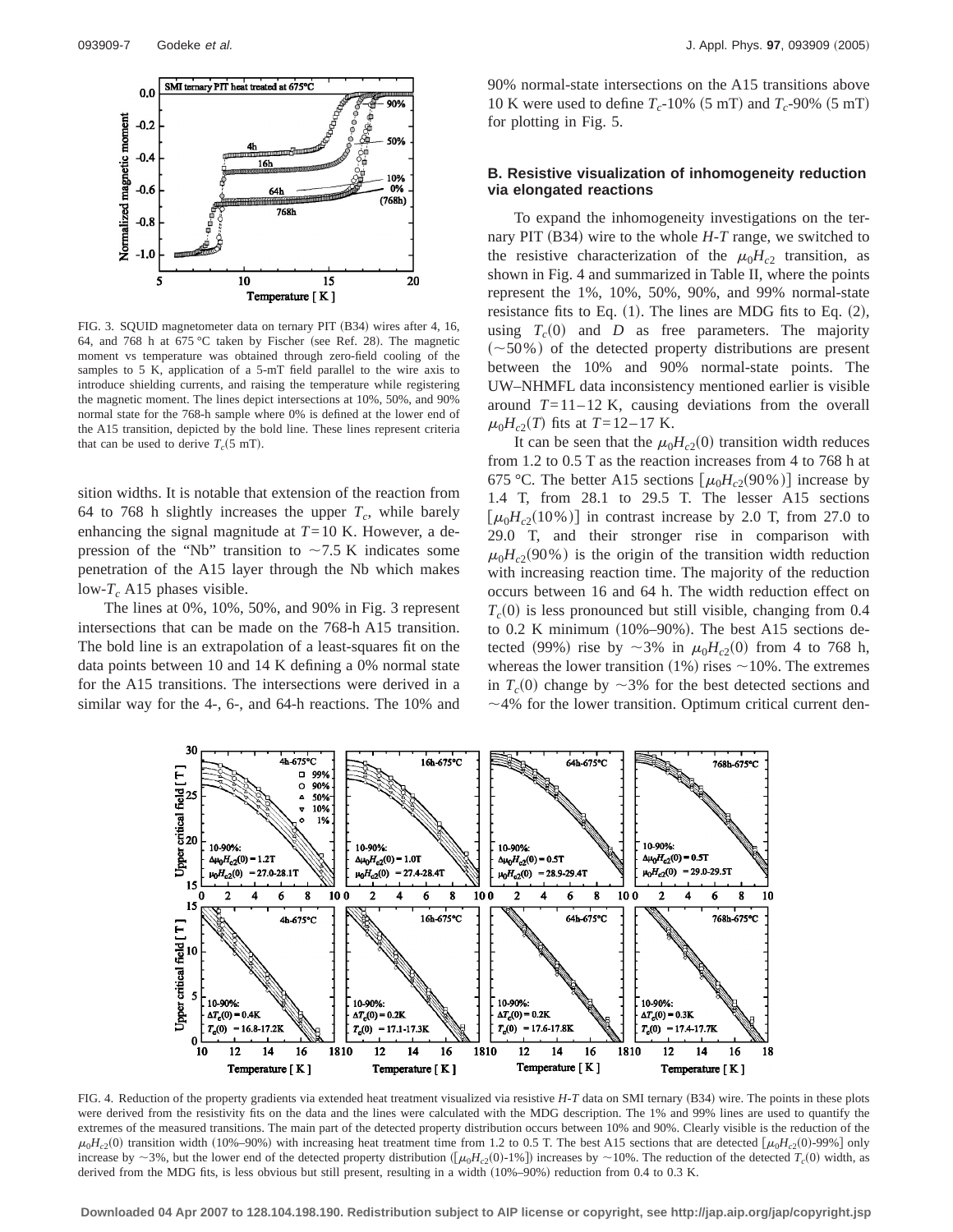| Criterion (%) | Parameter          | B34-4 h | B34-16 h | B34-64 h | B34-768 h | <b>B134</b> | <b>FUR</b> | <b>VAC</b> | <b>B27</b> | Bulk |
|---------------|--------------------|---------|----------|----------|-----------|-------------|------------|------------|------------|------|
| 10            | $\mu_0H_{c2}$ (T)  | 27.0    | 27.4     | 28.9     | 29.0      | 28.2        | 28.0       | 27.3       | 26.6       | 26.5 |
|               | $T_c$ (K)          | 16.8    | 17.1     | 17.6     | 17.4      | 17.8        | 17.2       | 17.4       | 17.8       | 16.5 |
| 90            | $\mu_0 H_{c2}$ (T) | 28.1    | 28.4     | 29.4     | 29.5      | 29.1        | 28.9       | 28.5       | 27.4       | 28.3 |
|               | $T_c$ (K)          | 17.2    | 17.3     | 17.8     | 17.7      | 17.9        | 17.4       | 17.7       | 17.9       | 16.6 |
| 90            | $\mu_0H_{c2}$ (T)  | 28.8    | 29.0     | 29.7     | 29.7      | 29.6        | 29.3       | 29.2       | 27.8       | 29.3 |
|               | $T_c$ (K)          | 17.3    | 17.5     | 17.9     | 17.8      | 18.0        | 17.5       | 17.8       | 17.9       | 16.7 |

TABLE II. Summarized zero-temperature upper critical field and zero-field critical temperature data.

sities, expressed as the critical current divided by the total  $Nb(Ta) + A15+core$  package area, are achieved at 64 h. Maximum  $J_c$  appears to correlate to the rise to maximum  $\mu_0$ H<sub>c2</sub> seen on going from 16 to 64 h, before any Sn escapes from the  $Nb(Ta)$  tube or additional grain growth that lowers the flux pinning occurs.

The MDG fits at 12 K derived from the resistive transition data are compared to the magnetic data in Fig. 5. The points and dotted lines are derived from the resistive data in Fig. 4 and the shaded areas are the magnetically (VSM and SQUID) derived property distributions from Fig. 3 and a reproduction from earlier published<sup>27</sup> VSM data at  $T=12$  K. The decreasing difference from  $\sim$  5.4 to  $\sim$  2.4 T between the magnetically derived  $\mu_0 H_K(12 \text{ K})$  and  $\mu_0 H_{c2}(12 \text{ K})$  with increasing reaction time is a direct result of the Sn gradient reduction in the A15 layer, in agreement with recent simulations. $30$  The reduction of the transition width in the resistive characterizations is less obvious (from  $\sim$  1.1 to 0.6 T for the 10% and 90% normal-state resistance points) but still clear. The highest  $\mu_0H_{c2}(12 \text{ K})$ , as detected in the resistive characterizations (at 99% normal-state resistance), is identical to and increases in the same way as the VSMdetermined  $\mu_0 H_{c2}(12 \text{ K})$ . The SQUID-derived  $T_c(0)$  transition width reduces from 1.3 to 0.9 K, whereas the resistive



FIG. 5. Summarized result from Fig. 4 depicting the effect of reaction time on the resistively measured  $\mu_0 H_{c2}$ -99%(12 K),  $\mu_0 H_{c2}$ -90%(12 K),  $\mu_0H_{c2}$ -10% (12 K),  $T_c$ -99% (0),  $T_c$ -90% (0), and  $T_c$ -10% (0) calculated from the MDG fits (dotted lines plus data points) in comparison with the SQUID and VSM data from Fig. 3 and Fischer et al. (see Ref. 27) (depicted by the shaded regions). The general trends for the critical fields vs reaction time as measured resistively are similar to the magnetic data but the detected transition widths are much smaller in the resistive characterizations. The highest  $\mu_0H_{c2}(12 \text{ K})$  values (i.e., at 99% normal state resistance) for the resistive data coincide with the VSM-determined  $\mu_0H_{c2}(12 \text{ K})$  values. A difference is visible between the detected  $T_c(0)$  values in addition to the reduced transition width in the resistive characterizations.

transition width (between 10% and 99% normal-state resistance) reduces from 0.4 to 0.3 K. The SQUID-derived  $T_c(0)$ values, however, are substantially lower than in the resistive data. The magnetic and resistive characterization techniques are therefore, apart from the highest detected  $\mu_0 H_{c2}$  values, only qualitatively comparable. This stems from the fact that small current-density resistive transitions sample only a small fraction of the A15 with the highest property.

#### **C. Inhomogeneity differences between the conductors**

An overview of the collected  $\mu_0H_{c2}(T)$  data for all resistively characterized samples, reacted "normally" (see Table I), is given in Fig. 6 and summarized in Table II. The plots are again separated in temperature for enhanced visibility and developed as for the ternary PIT data in Fig. 4.

The order from top to bottom in Fig. 6 is approximately of increasing inhomogeneity. The transition widths with respect to  $\mu_0H_{c2}(0)$  range from 0.5 T for the ternary PIT wire  $(B34)$  reacted at 64 h, to 1.8 T for the bulk sample. The fitted  $T_c(0)$  variation ranges from 0.1 K for the binary and reinforced ternary PIT wires and the bulk sample to 0.3 K for the Vacuumschmelze bronze wire. It is interesting to observe the substantial differences that occur between the two bronze conductors. The Ti-alloyed Furukawa wire exhibits a smaller distribution  $(0.9$  T and  $0.2$  K) and better overall properties than the Ta-alloyed Vacuumschmelze wire  $(1.2$  T and  $0.3$  K).

The bulk needle sample shows a very large distribution in  $\mu_0H_{c2}(0)$  of 1.8 T, or even 3.9 T if the outer extremes (1%) and 99%) are taken into account. This large spread is indicative of its large Sn inhomogeneity. This sample exhibits a three-dimensional distribution of local areas of high and low Sn content<sup>29</sup> and no continuous high A15 quality current path therefore exists. The wire samples, in contrast, exhibit a radially distributed Sn gradient and thus have longitudinal parallel paths of different, but approximately constant Sn content. The ternary PIT wire  $(B34)$  is known to exhibit relatively low Sn gradients.<sup>25</sup>

### **D. The best properties detected in various conductors**

The highest accessible  $\mu_0 H_{c2}(T)$  data (at 99% normalstate resistance) for all samples are collected in Fig. 7 and Table II. Considering the varying transition breadths in Fig. 6, the highest  $\mu_0 H_{c2}(T)$  A15 sections in the ternary wires are strikingly constant. These high  $\mu_0H_{c2}(T)$  A15 regions are present in all ternary wires and are very comparable:  $\mu_0H_{c2}(0)$ =29.5±0.3 T and  $T_c(0)$ =17.8±0.3 K. A small dif-

**Downloaded 04 Apr 2007 to 128.104.198.190. Redistribution subject to AIP license or copyright, see http://jap.aip.org/jap/copyright.jsp**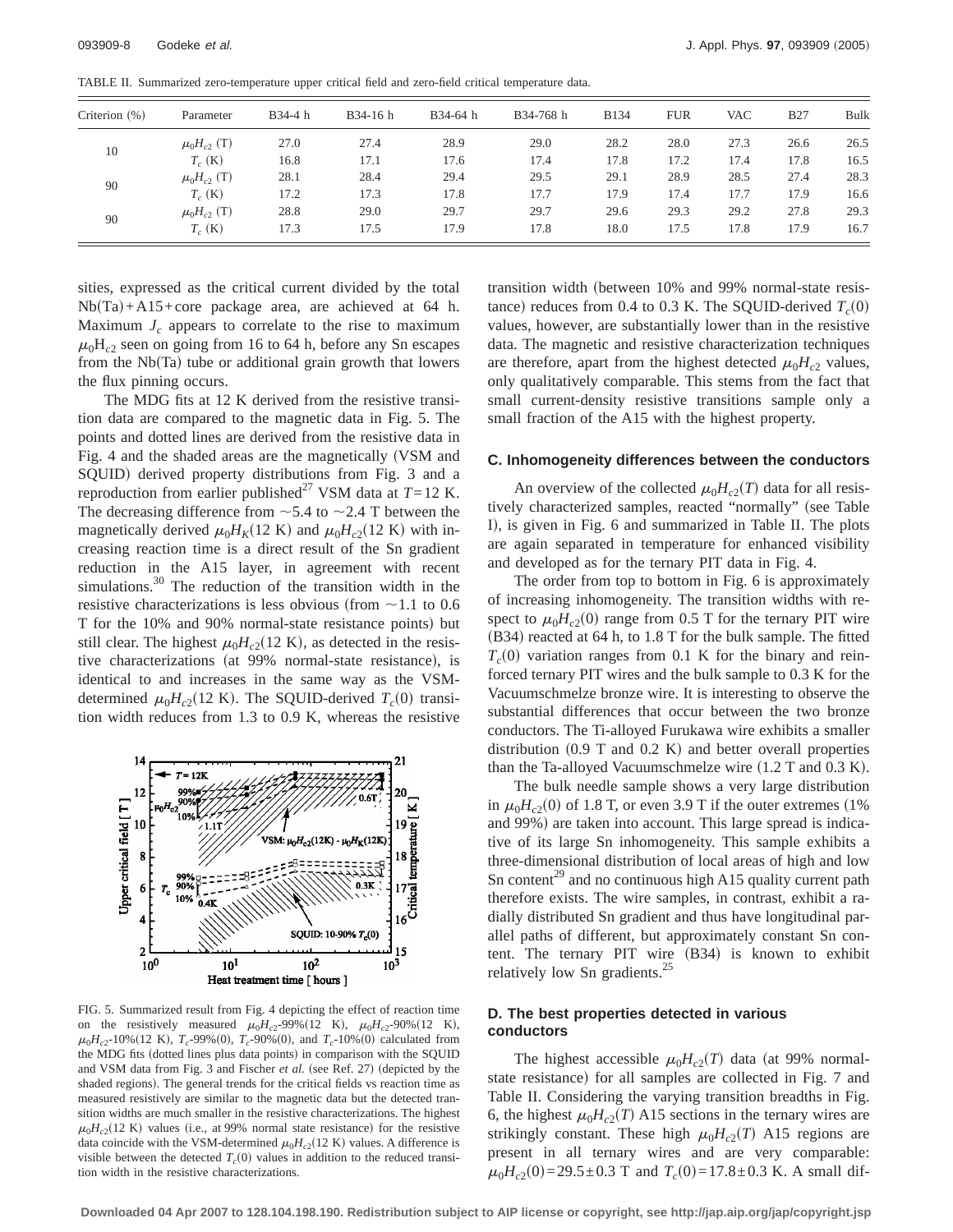

FIG. 6. Collected  $\mu_0 H_{c2}(T)$  data for resistively characterized samples from 1% to 99% normal state. The plots are separated in temperature for enhanced visibility. Included are the range of values and detected property distribution widths for the 10%–90% normal-state criteria. The points were derived from the resistivity fits on the data and the lines were calculated with MDG. The main part of the detected property distribution occurs between 10% and 90%. The 1% and 99% lines are used to quantify the extremes of the measured transitions. The order from top to bottom is approximately of increasing inhomogeneity.

ference can be observed between the bronze and PIT conductors, the highest detected phase boundaries in the bronze wires being slightly lower than in the PIT wires. This small difference in  $\mu_0H_{c2}(T)$  is in strong contrast to their large critical current-density differences which are approximately four times higher in the PIT wires (see Table I).

The inset in Fig. 7 compares the binary PIT wire to the binary bulk needle. The binary PIT shows a reduced maximum  $\mu_0 H_{c2}(0)$ -99% of 27.8 T but a comparable  $T_c(0)$ -99% of 18.0 K. The bulk needle has a reduced  $T_c(0)$ -99% of 16.7 K but, in comparison to the binary PIT wire, a very high  $\mu_0H_{c2}(0)$ -99% of 29.3 T which is in the range of the ternary wires.



FIG. 7. Comparison of the best A15 sections that were detected in the ternary wires. The inset shows the binary PIT wire plus the binary bulk needle sample. The points were derived from the resistivity fits on the data and the lines were calculated with the MDG description. It can be seen that the best A15 regions are present in all ternary wires and very comparable, i.e.,  $\mu_0 H_{c2}(0) = 29.5 \pm 0.3$  T and  $T_c(0) = 17.8 \pm 0.3$  K. The binary PIT in comparison shows a reduced maximum  $\mu_0H_{c2}(0)$  (27.8 T) but a comparable  $T_c(0)$  (18.0 K). The bulk needle has a reduced fitted  $T_c(0)$  (16.7 K) but, in comparison to the binary PIT wire, a very high  $\mu_0H_{c2}(0)$  which is in the range of the ternary wires  $(29.3 \text{ T})$ .

#### **V. DISCUSSION**

#### **A. Overall behavior of the H-T phase boundary**

The upper  $(90\% - 99\%)$  transitions of all ternary wires are remarkably similar (Fig. 7), in contrast to the large range of transitions widths (Figs. 4 and  $6$ ) and grain morphology differences (Fig. 1). The binary PIT wire has a suppressed  $\mu_0H_{c2}(0)$  while retaining a comparably high  $T_c(0)$  in comparison to the ternary wires. The bulk needle exhibits a  $\mu_0H_{c2}(0)$  which is comparable to the ternary wires but shows a suppressed  $T_c(0)$ . Orlando *et al.*<sup>2</sup> have shown similar behavior in thin films with varying resistivity: Increasing the resistivity caused  $\mu_0H_{c2}(0)$  to rise, at the cost of a reduction in  $T_c(0)$ . Their optimal dirty film  $(\rho_{T_c}=35 \mu \Omega \text{ cm})$  had  $\mu_0 H_{c2}(0) = 29.5$  T and  $T_c(0) = 16.0$  K at a 50% resistive criterion, compared to 26.3 T and 17.4 K for a  $\rho_{Tc}$ =9  $\mu\Omega$  cm film. Our bulk needle exhibited a resistivity just above  $T_c(0)$ of 22  $\mu\Omega$  cm and  $\mu_0H_{c2}(0)$  and  $T_c(0)$  at a 50% normal-state resistance criterion are 27.4 T and 16.5 K, respectively. However, our bulk needle was far from fully homogenized, meaning that for a more honest comparison a higher resistive criterion might be more suitable. A 90% normal-state resistance results in  $\mu_0 H_{c2}(0) = 28.3$  T and  $T_c(0) = 16.6$  K. Both the 50% and 90% values appear consistent with the thin-film data from Orlando *et al.*, i.e., at  $\rho_{Tc}=22 \mu \Omega$  cm our bulk needle phase boundary is positioned between the 9 and 35  $\mu\Omega$  cm thin-film data. In addition, a (partial) transformation to the tetragonal phase could also reduce  $\mu_0H_{c2}(0)$ .

The upper  $(90\% - 99\%)$  resistively determined transitions for the ternary PIT wire are identical to the magnetically (VSM) derived  $\mu_0H_{c2}$  data for the limited overlap that is available at *T*=12 K. This comparison validates our conclu-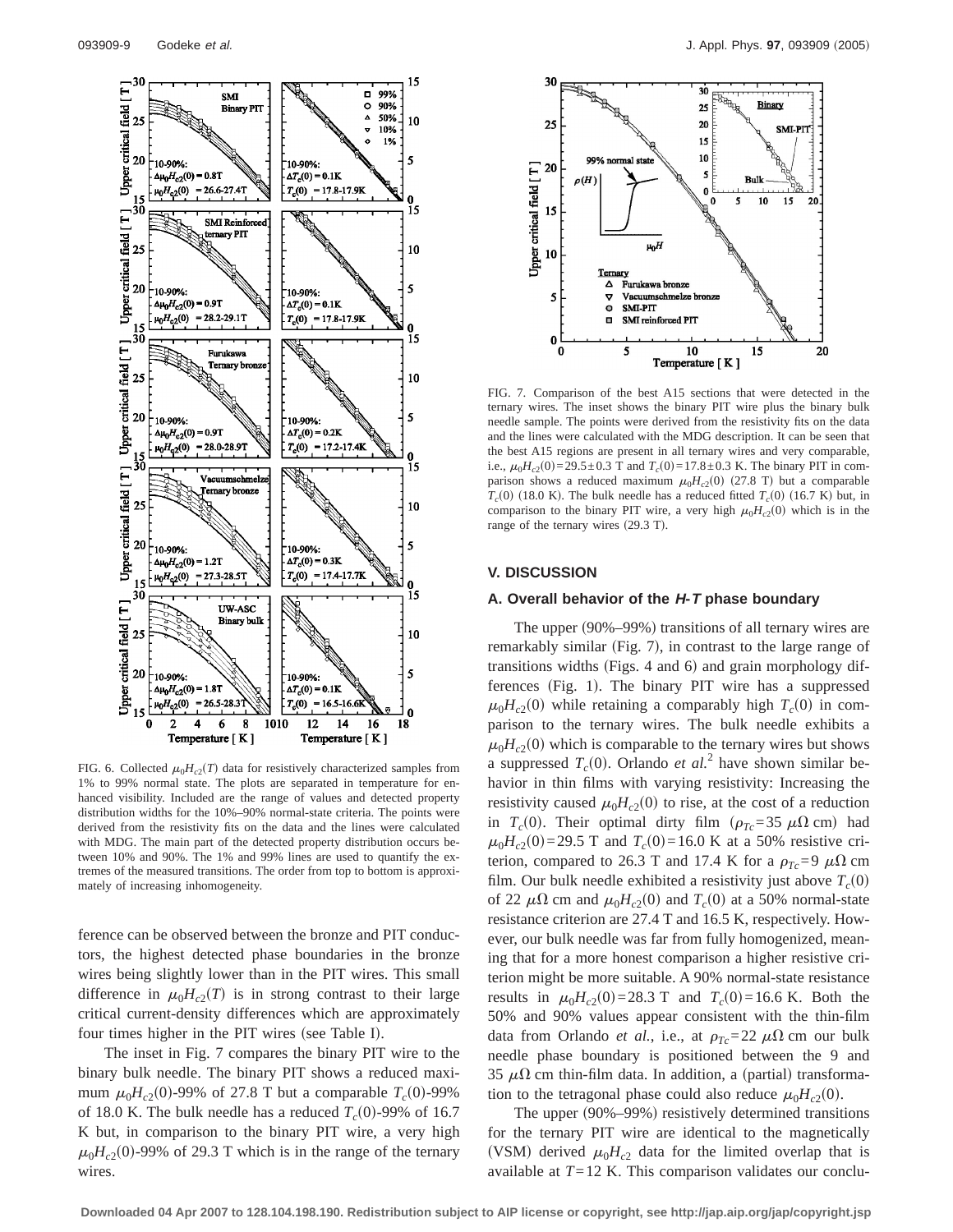

FIG. 8. Kramer plot derived from high-field transport  $J_c$  measurements at 4.2 K with a 10−5-V/m criterion on a small diameter Ti–6Al–4V barrel for a ternary PIT wire, reacted for 64-h at 675 °C. In comparison, the small current resistive transition at 4.2 K on a Ti–6Al–4V mounted resistive sample (reacted together with the barrel sample) is also included in the plot and the 10−5 V/m and 99% normal-state resistance points of this transition are indicated. The  $10^{-5}$ -V/m point of the resistive transition approximately coincides with the measured  $J_c$  point and the onset of the transition is close to the value for  $\mu_0 H_K(4.2 \text{ K})$  from the transport  $J_c$  data. The  $J_c$  data extrapolation (short dots) assumes a gradual reduction to  $\mu_0H_{c2}$ -99%(4.2 K). The ideal Kramer line (long dots) assumes a hypothetical ideal A15 layer with perfectly homogeneous properties equal to the measured  $\mu_0H_c(T)$ -99% phase transition. A similar hypothetical Kramer line can be simulated from measured Sn gradient profiles, as was recently published (see Ref. 30). The inset depicts the field-temperature boundary that is required for critical current-density scaling.

sion that the highest detectable  $\mu_0H_{c2}$  can be probed using completely different characterization methods.

## **B. Comparisons of resistive H-T data and transport J<sup>c</sup> data**

To investigate how  $\rho(\mu_0H)|_{T=4.2 \text{ K}}$  data correlate to  $J_c(\mu_0H)|_{T=4.2 \text{ K}}$  characterizations, a Kramer plot of high-field  $J_c$  data on a ternary PIT wire (B34-64 h) is combined with a resistive  $\mu_0H_{c2}(4.2 \text{ K})$  transition on the same wire in Fig. 8. The  $J_c$  sample was mounted with Stycast on a helical Ti–6Al–4V barrel<sup>36</sup> with reduced diameter and the resistive  $\mu_0H_{c2}$  transition sample was mounted in an identical way to reproduce the same strain state. The Kramer plot of the *Jc* data is indeed highly linear, almost up to  $\mu_0 H_K(4.2 \text{ K})$ . The extrapolated value for  $\mu_0 H_K(4.2 \text{ K})$  (24.9 T) is in agreement with magnetic (VSM) Kramer data at  $4.2$  K found by Fischer.<sup>28</sup> These were measured in the range  $\mu_0H$ =6–14 T, showed perfect Kramer linearity and also extrapolated to  $\mu_0 H_K$ (4.2 K) = 25 T. This indicates a straight Kramer plot from  $\mu_0H=6$  to  $\sim$  23 T, the magnetic-field value for which the critical current data start to deviate from linear Kramer behavior. The observed linearity and small tail for the PIT wire is in agreement with recent modeling using actual measured Sn gradients as input data. $30$ 

Two particular points of the resistive transition are important: One occurs at 10  $\mu$ V/m, the voltage criterion used in the transport  $J_c$  characterization, and one at 99% of the normal-state resistance, identifying the highest observed value for  $\mu_0H_{c2}(4.2 \text{ K})$ . The 10- $\mu$ V/m point on the resistive transition represents a critical current density of  $0.2 \text{ A/mm}^2$ at 4.2 K and  $\sim$  25 T (the excitation current) and yields  $0.2^{1/2}25^{1/4} = 1$  A<sup>1/2</sup> T<sup>1/4</sup> on the Kramer axis. The transport  $J_c$ data at 4.2 K and 25 T yield 3  $A^{1/2}$  T<sup>1/4</sup>, which is a very reasonable agreement.

The linear Kramer extrapolation of the measured  $J_c$  data yields  $\mu_0 H_K(4.2 \text{ K}) = 24.9 \text{ T}$  as the scaling critical field for  $J_c$ (4.2 K). The highest  $\mu_0 H_{c2}$ (4.2 K) detected in the resistive transitions yields 26.9 T for 99% normal-state resistivity. We can now estimate the hypothetical  $J_c(4.2 \text{ K})$  gain, which would be achieved if the entire A15 layer would be of the highest  $\mu_0H_{c2}(4.2 \text{ K})$  quality and grain-size and grainboundary densities could be retained, in a way similar as recently done by Cooley *et al.*<sup>30</sup> who used an identical approach based on modeling the A15 Sn gradients. We use the definition of the Lorentz force that balances the bulk pinning force:

$$
J_c(\mu_0 H)\mu_0 H = -F_p(\mu_0 H),
$$
\n(3)

and combine this with the temperature- and field dependence of the bulk pinning force<sup>59</sup> in its most recent form<sup>30</sup> to yield:

$$
J_c(\mu_0 H, T) = \frac{\text{const}}{\mu_0 H} [\mu_0 H_{c2}(T)]^2 h^{1/2} (1 - h)^2,
$$
 (4)

where  $h = \mu_0 H / \mu_0 H_{c2}(T)$ . Increasing the critical field for  $J_c$ scaling from 24.9 to 26.9 T at *T*=4.2 K thus would result in a rise in non-Cu  $J_c(12 \text{ T}, 4.2 \text{ K})$  from 2250 to 2883 A/mm<sup>2</sup>. This indicates that the non-Cu area in this PIT wire carries  $\sim$ 78% of what would hypothetically be achievable. The difference with the value found by Cooley *et al.* (60%) (Ref. 30) is due to the different area normalization for  $J_c$ .

It should be noted that a Kramer-extrapolated  $\mu_0 H_K$ (4.2 K) = 24.9 T arises from a MDG fit using  $\mu_0 H_{c2}(0) = 27.7$  T and  $T_c(0) = 17.6$  K. These values are a little smaller than for the lower resistive transition at 1% normal-state resistance which yielded  $\mu_0H_{c2}(0)=28.3$  T and  $T_c(0)$ =17.8 K as fitted values. This indicates that the values required for critical current-density scaling lie slightly below the range of transitions that are detected in the resistive characterizations. This is indicated in the inset in Fig. 8, where the highest- and lowest-detected  $\mu_0H_c(1)$  transitions are plotted together with the transition that is appropriate for  $J_c$ scaling.

#### **C. The use of the MDG description**

The overall accuracy of the MDG description  $[Eq. (2)]$  is demonstrated in the normalized plot in Fig. 9. All of our resistively measured data are well described by the MDG fit, independent of whether 1%, 10%, 50%, 90%, or 99% is applied as the criterion for defining  $\mu_0H_{c2}$ . Included are resistive measurements on the samples from Table I as well as additional sample material,<sup>58</sup> magnetic data using the onset of superconducting behavior,  $27-29,58$  literature data that have been measured resistively and with RF techniques, $1-4$  and Kramer-extrapolated critical-field data resulting from transport  $J_c$  characterizations.<sup>40,56</sup> The route that was followed in order to arrive at Fig. 9 is that all  $\mu_0H_{c2}(T)$  data points for a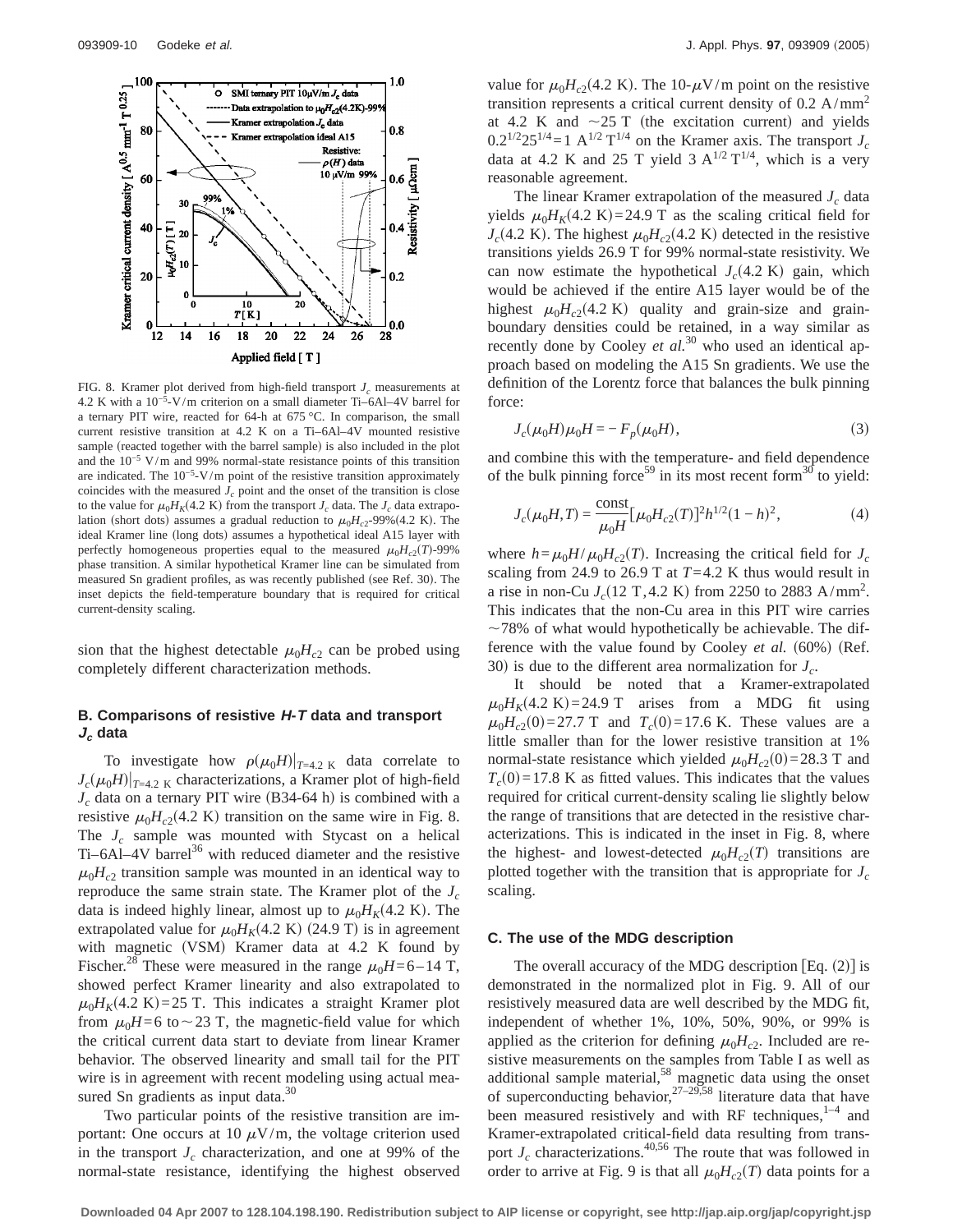

FIG. 9. Normalized plot for available  $\mu_0 H_{c2}(T)$  data, including data taken from the literature, demonstrating that the shape of the normalized *H-T* phase boundary is identical for all included Nb–Sn phases. The samples in bold are presented in this publication. The *H*-*T* data were first fitted with the Maki–DeGennes equation and the resulting  $\mu_0 H_{c2}(0)$  and  $T_c(0)$  were used as normalization parameters. The normalization is valid for 1%, 10%, 50%, 90%, and 99% normal-state criteria. The data from the literature use 50% (Orlando) and 50%–90% (Foner) criteria. The normalization also holds for Kramerextrapolated critical fields using a 10- or 100- $\mu$ V/m criterion. The numbers behind the sample names indicate the values for  $\mu_0H_{c2}(0)$  and  $T_c(0)$ .

specific sample were least-squares fitted with the MDG equation and the resulting values for  $\mu_0H_{c2}(0)$  [calculated from  $T_c(0)$  and *D*] and  $T_c(0)$  were used as normalization parameters. The only deviations occur very close to  $T_c(0)$  in a few of the samples, but the overall shape of the normalized phase boundary is strikingly similar.

The MDG description clearly is efficient in describing the  $H - T$  phase transition for Nb<sub>3</sub>Sn independent of the applied criterion, strain state, or sample layout, as is visible from Fig. 9. It has the advantage of using only two fitting parameters although the physical meaning of these two parameters can be argued. This description was originally intended to describe dirty, weak coupling superconductors, uses a spherical Fermi surface approximation, and does not take into account paramagnetic limiting or spin-orbit scattering. The inhomogeneities that are present in practical wires, combined with the lack of accurate A15 resistivity data, however, rule out rigorous connections to microscopic theories. For theoretical connections to the fundamental parameters, as well as for corrections of the applied approximations, physically more exact descriptions have been developed<sup>48–52</sup> and applied.<sup>1,17,53,54</sup> These more exact descriptions all result, however, in an increased number of fitting parameters, the details of which are impossible to obtain for real, inhomogeneous wire samples. We therefore propose the use of the more simple MDG fit as an acceptable alternative for empirical descriptions of wire data. The accuracy of the description is sufficiently high for reliable estimates of high-field behavior from measured low-field data up to about 15 T, a field that can be easily obtained with standard superconducting laboratory magnets. This conclusion is important for application to practical scaling relations, where many discussions of what is the optimal function for scaling the fieldtemperature phase boundary have taken place. Figure 9 makes a convincing statement that a simple generalized function is valid for all investigated  $Nb<sub>3</sub>Sn$ .

The stronger reduction in transition width in  $\mu_0H_{c2}(0)$ compared to  $T_c(0)$  implies a change in slope, or in terms of the MDG equation, a change in *D* with Sn content. Expansion of the MDG equation and taking the derivative when  $T \rightarrow T_c$  yields<sup>46</sup>

$$
\left[\frac{d\mu_0 H_{c2}(T)}{dT}\right]_{T=T_c} = -\frac{4\phi_0 k_B}{\pi^2 \hbar D}.
$$
\n(5)

Expanding for  $T \rightarrow 0$  and combining with (2) yields

$$
\mu_0 H_{c2}(0) = \frac{1}{D} \frac{1.76 \phi_0 k_B}{h} T_c
$$
  
= 
$$
-\frac{1.76 \pi}{8} T_c \left[ \frac{d \mu_0 H_{c2}(T)}{dT} \right]_{T = T_c}.
$$
 (6)

We can summarize the  $T_c$ (at. % Sn) data of Flükiger and co-workers on homogeneous bulk samples<sup>16,19</sup> using a linear fit usually applied<sup>16,29,30</sup> or more accurately with

$$
T_c(\text{at. % } Sn) = \frac{-12.3}{1 + \exp\left(\frac{\text{at. % } Sn - 22}{0.9}\right)} + 18.3. \tag{7}
$$

We can additionally introduce a function that summarizes the available  $\mu_0 H_{c2}$ (at. % Sn) data:<sup>19,29</sup>

$$
\mu_0 H_{c2}(\text{at. % } Sn) = -10^{-30} \exp\left(\frac{\text{at. % } Sn}{0.348}\right) + 5.77 \text{ at. % } Sn - 107,
$$
\n(8)

which includes a  $\mu_0 H_{c2}(T)$  suppression near the stoichiometric Sn concentrations due to a cubic-to-tetragonal phase transition, and combine these with  $(2)$  and  $(6)$  to fix the *H*-*T* phase boundary as a function of Sn content if we neglect strain influences.

## **VI. CONCLUSIONS**

An experimental study has been made of the fieldtemperature phase boundary in the present generation of optimized but still inhomogeneous wires. The highest detected upper critical fields at zero temperature and the critical tem-